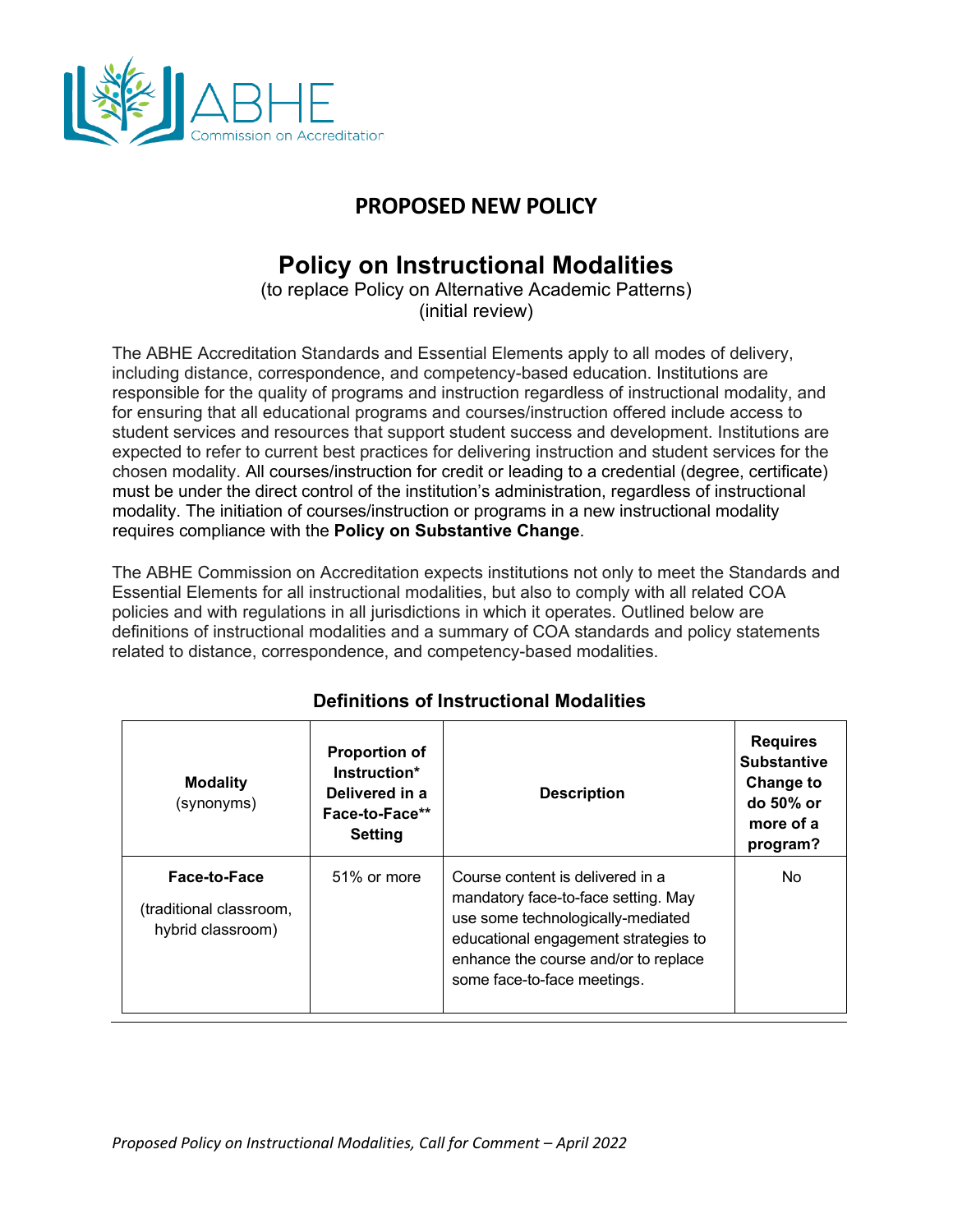| <b>Distance Education</b><br>(distance learning, remote<br>learning, online education,<br>synchronous online,<br>hyflex) | 0-50%                 | Characterized by instructor and<br>students being separated by space<br>and/or time; most course activity is<br>done via technologically-mediated<br>educational strategies including but<br>not limited to video conferencing,<br>audio conferencing and learning<br>management systems; courses<br>include substantive and regular<br>faculty-student interaction.                 | Yes                                                                                          |
|--------------------------------------------------------------------------------------------------------------------------|-----------------------|--------------------------------------------------------------------------------------------------------------------------------------------------------------------------------------------------------------------------------------------------------------------------------------------------------------------------------------------------------------------------------------|----------------------------------------------------------------------------------------------|
| Correspondence                                                                                                           | 0%                    | Instructional materials are delivered<br>via mail or electronic means; there<br>are no required face-to-face sessions<br>within the course and no<br>requirements for on-campus activity;<br>interaction between the instructor<br>and the student is limited, is not<br>regular and substantive, and is<br>primarily initiated by the student;<br>courses are typically self-paced. | Yes                                                                                          |
| <b>Mixed Modality</b>                                                                                                    | <b>Student Choice</b> | Students can choose between two or<br>more modalities for class sessions<br>and/or learning activities depending<br>on the student's schedule and<br>learning preference.                                                                                                                                                                                                            | Institution or<br>Program must<br>be approved<br>for 50% or<br>more of each<br>modality used |
| <b>Competency-Based</b><br><b>Education</b>                                                                              | Variable              | An outcomes-based system of<br>instruction in which the student's<br>demonstrated proficiency in specified<br>knowledge or skills is the basis for<br>measuring satisfaction of course,<br>program, or degree requirements,<br>regardless of time spent in class.                                                                                                                    | Yes                                                                                          |

\*Instruction = interaction between students and instructors and among students \*\*Face-to-face = synchronous interaction in the same physical space

These descriptions were informed by the working definitions from the Online Learning Consortium and SACSCOC.